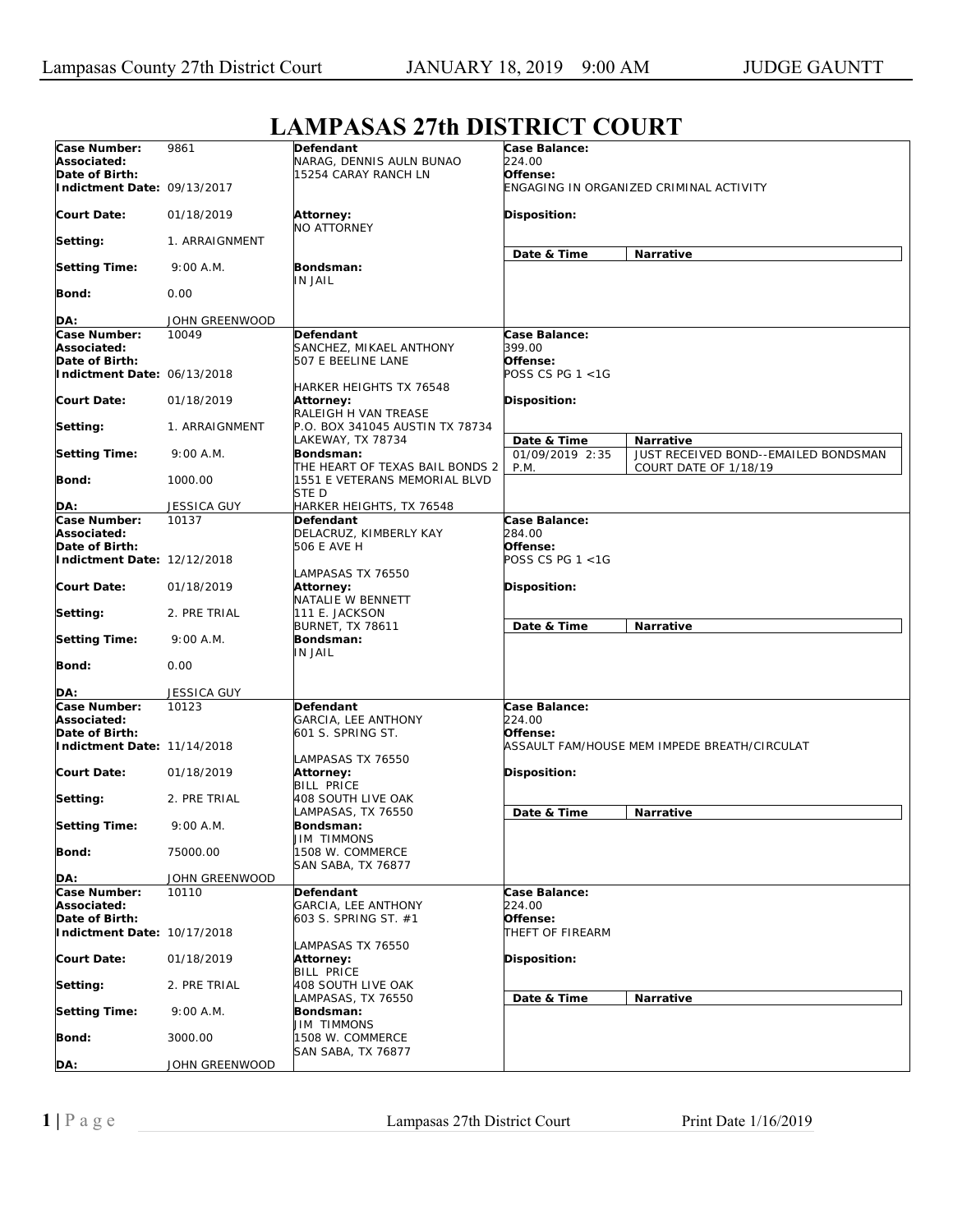| Case Number:                | 10111              | Defendant                    | Case Balance:                                |
|-----------------------------|--------------------|------------------------------|----------------------------------------------|
| Associated:                 |                    |                              | 284.00                                       |
|                             |                    | GARCIA, LEE ANTHONY          |                                              |
| Date of Birth:              |                    | 603 S. SPRING ST. #1         | Offense:                                     |
|                             |                    |                              | POSS CS PG1 <1G DFZ IAT                      |
| Indictment Date: 10/17/2018 |                    |                              |                                              |
|                             |                    | <b>Attorney:</b>             | Disposition:                                 |
| Court Date:                 | 01/18/2019         | <b>BILL PRICE</b>            |                                              |
|                             |                    | 408 SOUTH LIVE OAK           |                                              |
| Setting:                    | 2. PRE TRIAL       | LAMPASAS, TX 76550           | Date & Time<br>Narrative                     |
|                             |                    | Bondsman:                    |                                              |
| <b>Setting Time:</b>        | 9:00 A.M.          | <b>JIM TIMMONS</b>           |                                              |
|                             |                    | 1508 W. COMMERCE             |                                              |
| Bond:                       | 1000.00            |                              |                                              |
|                             |                    | SAN SABA, TX 76877           |                                              |
|                             |                    |                              |                                              |
| DA:                         | JOHN GREENWOOD     |                              |                                              |
| Case Number:                | 10109              | Defendant                    | Case Balance:                                |
| Associated:                 |                    | GRIBBLE, CASSIDY CHRISTINE   | 224.00                                       |
| Date of Birth:              |                    | 4413 ABIGAIL DR              | Offense:                                     |
|                             |                    |                              | FORGERY FINANCIAL INSTRUMENT ELDERLY         |
| Indictment Date: 10/17/2018 |                    | KILLEEN TX 76549             |                                              |
|                             |                    | Attorney:                    | <b>Disposition:</b>                          |
| Court Date:                 | 01/18/2019         | STEPHEN J DEBYE              |                                              |
|                             |                    |                              |                                              |
|                             |                    | PO BOX 2057                  |                                              |
| Setting:                    | 2. PRE TRIAL       | <b>BELTON, TX 76513</b>      | <b>Narrative</b><br>Date & Time              |
|                             |                    | Bondsman:                    |                                              |
| <b>Setting Time:</b>        | 9:00 A.M.          | CASH BOND                    |                                              |
|                             |                    |                              |                                              |
| <b>Bond:</b>                | 1500.00            |                              |                                              |
|                             |                    |                              |                                              |
| DA:                         | <b>JESSICA GUY</b> |                              |                                              |
| Case Number:                | 10138              | <b>Defendant</b>             | Case Balance:                                |
| Associated:                 |                    | NICHOLS, COLETON DANCLIN     | 284.00                                       |
| Date of Birth:              |                    |                              | Offense:                                     |
|                             |                    | 1007 W AVE E                 |                                              |
|                             |                    |                              | PROH SUBSTANCE/ITEM IN CORRECTIONAL FACILITY |
| Indictment Date: 12/12/2018 |                    | LAMPASAS TX 76550            |                                              |
|                             |                    | Attorney:                    | <b>Disposition:</b>                          |
| Court Date:                 | 01/18/2019         | <b>GARY E PRUST</b>          |                                              |
|                             |                    | PO BOX 6216                  |                                              |
| Setting:                    | 2. PRE TRIAL       | AUSTIN, TX 78762             | Date & Time<br>Narrative                     |
|                             |                    | Bondsman:                    |                                              |
| <b>Setting Time:</b>        | 9:00 A.M.          | IN JAIL                      |                                              |
|                             |                    |                              |                                              |
| Bond:                       | 0.00               |                              |                                              |
|                             |                    |                              |                                              |
|                             |                    |                              |                                              |
| DA:                         | <b>JESSICA GUY</b> |                              |                                              |
| Case Number:                | 10113              | Defendant                    | Case Balance:                                |
| Associated:                 |                    | TRYON, JOSHUA J              | 224.00                                       |
| Date of Birth:              |                    | 429 PR 4362                  | Offense:                                     |
|                             |                    |                              | FORGERY FINANCIAL INSTRUMENT                 |
| Indictment Date: 10/17/2018 |                    | KEMPNER TX 76539             |                                              |
|                             |                    | Attorney:                    | Disposition:                                 |
| Court Date:                 | 01/18/2019         | NATALIE W BENNETT            |                                              |
|                             |                    | 111 E. JACKSON               |                                              |
|                             | 2. PRE TRIAL       | <b>BURNET, TX 78611</b>      | Date & Time<br>Narrative                     |
| Setting:                    |                    |                              |                                              |
|                             |                    | Bondsman:                    |                                              |
| <b>Setting Time:</b>        | 9:00 A.M.          | IN JAIL                      |                                              |
|                             |                    |                              |                                              |
| Bond:                       | 0.00               |                              |                                              |
|                             |                    |                              |                                              |
| DA:                         | JESSICA GUY        |                              |                                              |
| Case Number:                | 10067              | Defendant                    | Case Balance:                                |
| Associated:                 |                    | CHAPPELL, JOHNATHAN ALLEN    | 224.00                                       |
| Date of Birth:              |                    | 3114 FM 2313                 | Offense:                                     |
|                             |                    |                              | <b>CRIMINAL NONSUPPORT</b>                   |
|                             |                    |                              |                                              |
| Indictment Date: 07/18/2018 |                    | KEMPNER TX 76539             |                                              |
|                             |                    | Attorney:                    | <b>Disposition:</b>                          |
| <b>Court Date:</b>          | 01/18/2019         | <b>GARY E PRUST</b>          |                                              |
|                             |                    | PO BOX 6216                  |                                              |
| Setting:                    | 2. PRE TRIAL       | <b>AUSTIN, TX 78762</b>      | Date & Time<br>Narrative                     |
|                             |                    | Bondsman:                    |                                              |
| <b>Setting Time:</b>        | 9:00 A.M.          | A FREEDOM BAIL BONDS         |                                              |
|                             |                    | 120 S. 6TH STREET            |                                              |
| <b>Bond:</b>                | 5000.00            | GATESVILLE, TX 76528         |                                              |
|                             |                    |                              |                                              |
|                             |                    |                              |                                              |
| DA:                         | JOHN GREENWOOD     |                              |                                              |
| $2 P \text{ age} $          |                    | Lampasas 27th District Court | Print Date 1/16/2019                         |
|                             |                    |                              |                                              |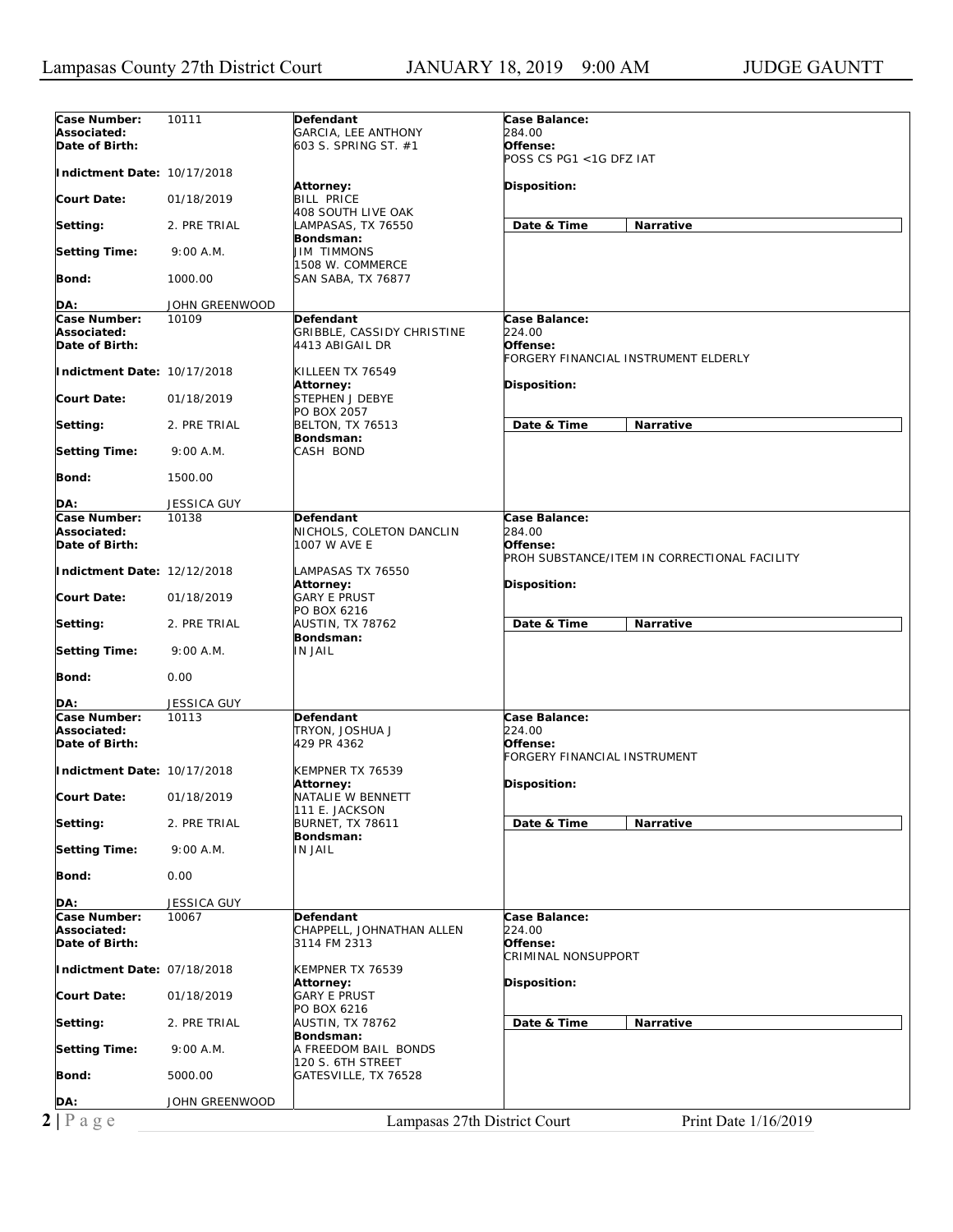| Case Number:                | 10089              | Defendant                              | Case Balance:              |                                     |
|-----------------------------|--------------------|----------------------------------------|----------------------------|-------------------------------------|
| Associated:                 |                    | KELLEY, ZACHARY AUSTIN                 | 674.00                     |                                     |
| Date of Birth:              |                    | 308 N ARNOLD                           | Offense:                   |                                     |
|                             |                    |                                        | AGG SEXUAL ASSAULT CHILD   |                                     |
| Indictment Date: 09/12/2018 |                    | LAMPASAS TX 76550                      |                            |                                     |
|                             |                    | Attorney:                              | Disposition:               |                                     |
| Court Date:                 | 01/18/2019         | EDDIE SHELL                            |                            |                                     |
|                             |                    | 6000 N HWY 281                         |                            |                                     |
| Setting:                    | 2. PRE TRIAL       | MARBLE FALLS, TX 78654                 | Date & Time                | Narrative                           |
|                             |                    | Bondsman:                              |                            |                                     |
| <b>Setting Time:</b>        | 9:00 A.M.          | EDDIE SHELL                            |                            |                                     |
|                             |                    | 6000 N HWY 281                         |                            |                                     |
| Bond:                       | 25000.00           | GRANITE SHOALS, TX 78654               |                            |                                     |
|                             |                    |                                        |                            |                                     |
| DA:                         | JOHN GREENWOOD     |                                        |                            |                                     |
| Case Number:                | 10121              | Defendant                              | Case Balance:              |                                     |
| Associated:                 |                    | ALVAREZ, ISRAEL                        | 284.00                     |                                     |
| Date of Birth:              |                    | 501 N. SUMMER                          | Offense:                   |                                     |
|                             |                    |                                        | POSS CS PG $1 > = 1G < 4G$ |                                     |
| Indictment Date: 11/14/2018 |                    |                                        |                            |                                     |
|                             |                    | Attorney:                              | <b>Disposition:</b>        |                                     |
| Court Date:                 | 01/18/2019         | NATALIE W BENNETT                      |                            |                                     |
|                             |                    | 111 E. JACKSON                         |                            |                                     |
| Setting:                    | 2. PRE TRIAL       | <b>BURNET, TX 78611</b>                | Date & Time                | Narrative                           |
|                             |                    | Bondsman:                              |                            |                                     |
|                             |                    | IN JAIL                                |                            |                                     |
| <b>Setting Time:</b>        | 9:00 A.M.          |                                        |                            |                                     |
| <b>Bond:</b>                | 0.00               |                                        |                            |                                     |
|                             |                    |                                        |                            |                                     |
| DA:                         | <b>JESSICA GUY</b> |                                        |                            |                                     |
| Case Number:                | 10060              | <b>Defendant</b>                       | Case Balance:              |                                     |
|                             |                    |                                        |                            |                                     |
| Associated:                 |                    | SMITH, ELVIS GLEN                      | 674.00<br>Offense:         |                                     |
| Date of Birth:              |                    | 7874 CR 342                            |                            |                                     |
|                             |                    |                                        | AGG SEXUAL ASSAULT CHILD   |                                     |
| Indictment Date: 07/18/2018 |                    | MILANO TX 76556                        |                            |                                     |
|                             |                    | Attorney:                              | Disposition:               |                                     |
| Court Date:                 | 01/18/2019         | PAUL HARRELL                           |                            |                                     |
|                             |                    | 412 S. LIVEOAK STREET                  |                            |                                     |
| Setting:                    | 2. PRE TRIAL       | LAMPASAS, TX 76550                     | Date & Time                | Narrative                           |
|                             |                    | Bondsman:                              |                            |                                     |
| <b>Setting Time:</b>        | 9:00 A.M.          | IN JAIL                                |                            |                                     |
|                             |                    |                                        |                            |                                     |
| <b>Bond:</b>                | 0.00               |                                        |                            |                                     |
|                             |                    |                                        |                            |                                     |
| DA:                         | JOHN GREENWOOD     |                                        |                            |                                     |
| Case Number:                | 10093              | Defendant                              | Case Balance:              |                                     |
| Associated:                 |                    | VARGAS, LORENZO VICENTE                | 339.00                     |                                     |
| Date of Birth:              |                    | 901 WAGON WHEEL LANE                   | Offense:                   |                                     |
|                             |                    |                                        | POSS CS PG $1 > = 16 < 4G$ |                                     |
| Indictment Date: 09/12/2018 |                    |                                        |                            |                                     |
|                             |                    | Attorney:                              | Disposition:               |                                     |
| Court Date:                 | 01/18/2019         | RALEIGH H VAN TREASE                   |                            |                                     |
|                             |                    | P.O. BOX 341045 AUSTIN TX 78734        |                            |                                     |
| Setting:                    | 2. PRE TRIAL       | LAKEWAY, TX 78734                      | Date & Time                | Narrative                           |
|                             |                    | Bondsman:                              | 01/15/2019 10:20           | RECEIVED CASH BOND ON THIS DATE -   |
| <b>Setting Time:</b>        | 9:00 A.M.          | CASH BOND                              | A.M.                       | CALLED DEF TO NOTIFY HIM OF 1/18/19 |
|                             |                    |                                        |                            | COURT DATE- REGINA VARGAS TOOK      |
| <b>Bond:</b>                | 3000.00            |                                        |                            | <b>MESSAGE</b>                      |
|                             |                    |                                        |                            |                                     |
| DA:                         | <b>JESSICA GUY</b> |                                        |                            |                                     |
| Case Number:                | 9609               | Defendant                              | Case Balance:              |                                     |
| Associated:                 |                    | WEST, ALEXIS PAIGE                     | 284.00                     |                                     |
| Date of Birth:              |                    | 1920 HIGHLAND DRIVE BUCHANANA Offense: |                            |                                     |
|                             |                    | DAM                                    | POSS CS PG $1 > = 16 < 4G$ |                                     |
| Indictment Date: 08/17/2016 |                    |                                        |                            |                                     |
|                             |                    |                                        | <b>Disposition:</b>        |                                     |
| <b>Court Date:</b>          | 01/18/2019         | Attorney:                              |                            |                                     |
|                             |                    | TRACY D CLUCK                          |                            |                                     |
| Setting:                    | 2. PRE TRIAL       | 12600 HILL COUNTRY BLVD., STE. R-      | Date & Time                | <b>Narrative</b>                    |
|                             |                    | 275                                    | 06/28/2018 4:03            | *****PER BONDSMAN HE RECEIVED MY    |
| <b>Setting Time:</b>        | 9:00 A.M.          | AUSTIN, TX 78738                       | P.M.                       | MESSAGE AND ATTY AND DEF WILL BE IN |
|                             |                    | Bondsman:                              |                            | COURT TOMORROW *****                |
| Bond:                       | 2500.00            | JIM TIMMONS                            |                            |                                     |
|                             |                    | 1508 W. COMMERCE                       |                            |                                     |
| DA:                         | JOHN GREENWOOD     | SAN SABA, TX 76877                     |                            |                                     |
| $3 P$ age                   |                    |                                        |                            |                                     |
|                             |                    | Lampasas 27th District Court           |                            | Print Date 1/16/2019                |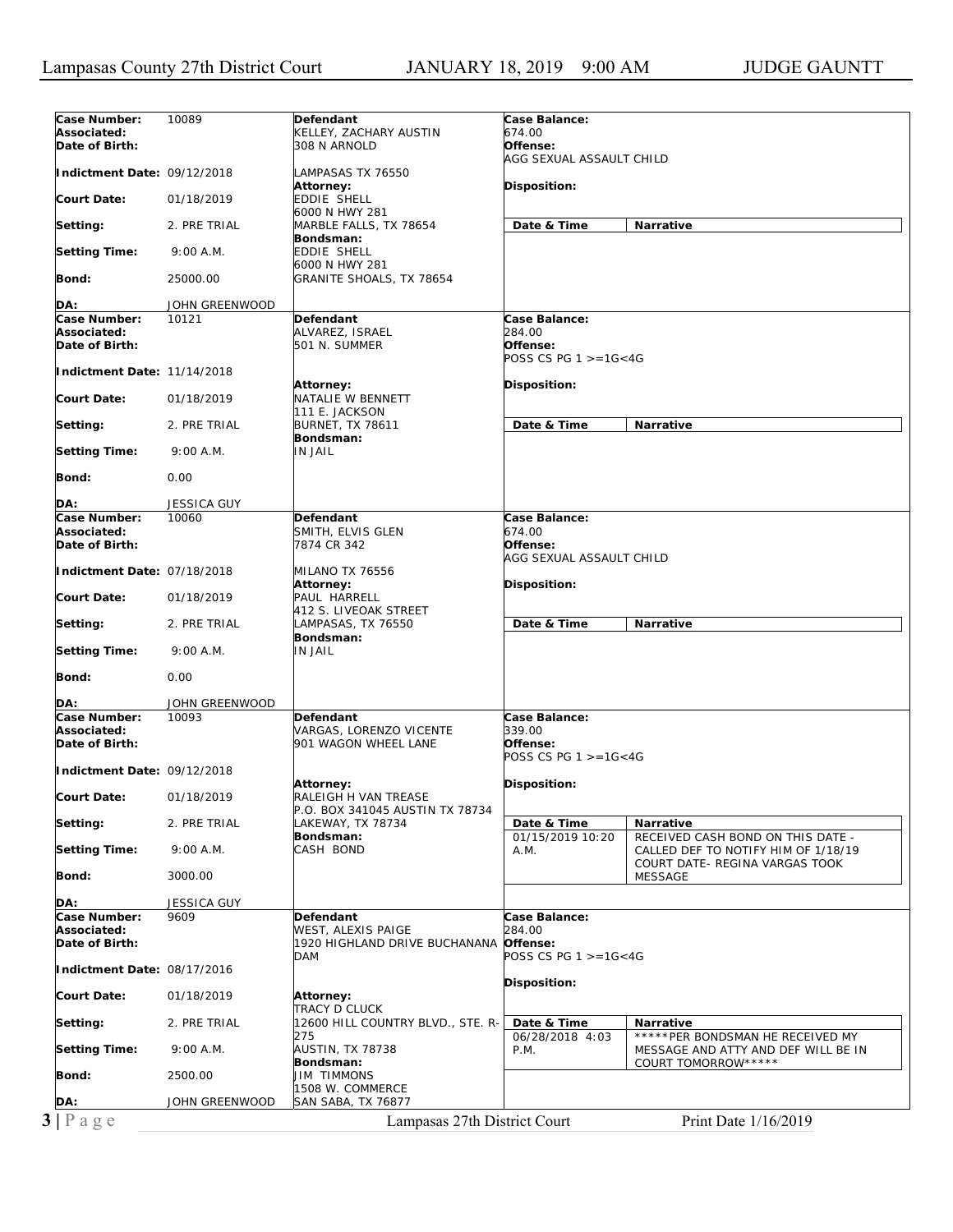| $4 P \text{ age}$                             |                            | Lampasas 27th District Court                                   | Print Date 1/16/2019                                                            |
|-----------------------------------------------|----------------------------|----------------------------------------------------------------|---------------------------------------------------------------------------------|
| DA:                                           | <b>JESSICA GUY</b>         |                                                                |                                                                                 |
|                                               |                            |                                                                |                                                                                 |
| Bond:                                         | 1500.00                    |                                                                |                                                                                 |
| <b>Setting Time:</b>                          | 9:00 A.M.                  | Bondsman:<br><b>IN JAIL</b>                                    | 11/09/2018 2:20<br>BOND FOUND INSUFFICIENT - NO BOND<br>P.M.<br>WITHOUT HEARING |
| <b>Court Date:</b><br>Setting:                | 01/18/2019<br>4. OPEN PLEA | NATALIE W BENNETT<br>111 E. JACKSON<br><b>BURNET, TX 78611</b> | Date & Time<br>Narrative                                                        |
| Indictment Date: 01/21/2015                   |                            | Attorney:                                                      | <b>Disposition:</b>                                                             |
| Date of Birth:                                |                            | 501 N. SUMMER ST.                                              | Offense:<br>EVADING ARREST DET W/PREV CONVICTION                                |
| Associated:                                   | 9378                       | ALVAREZ, ISRAEL                                                | 559.00                                                                          |
| DA:<br>Case Number:                           | JESSICA GUY<br>9325        | <b>Defendant</b>                                               | Case Balance:                                                                   |
| Bond:                                         | 1500.00                    | COMANCHE, TX 76442                                             |                                                                                 |
| <b>Setting Time:</b>                          | 9:00 A.M.                  | <b>BOND BAIL BONDS</b><br>PO BOX 532                           |                                                                                 |
| Setting:                                      | 3. PLEA                    | MARBLE FALLS, TX 78654<br>Bondsman:                            | Date & Time<br>Narrative                                                        |
| <b>Court Date:</b>                            | 01/18/2019                 | Attorney:<br>EDDIE G. SHELL<br>6000 NORTH HIGHWAY 281          | Disposition:                                                                    |
| Indictment Date: 07/12/2017                   |                            |                                                                | INTOXICATION ASSAULT W/VEHICLE SBI                                              |
| Case Number:<br>Associated:<br>Date of Birth: | 9846                       | Defendant<br>MARTIN, PATRICK HOWARD<br><b>506 AVE A</b>        | Case Balance:<br>224.00<br>Offense:                                             |
| DA:                                           | JESSICA GUY                |                                                                |                                                                                 |
| Bond:                                         | 0.00                       | KILLEEN, TX 76541                                              |                                                                                 |
| <b>Setting Time:</b>                          | 9:00 A.M.                  | BAD BOY BAIL BONDS LIC # 98<br>60 GILMER ST. UNIT C            |                                                                                 |
| Setting:                                      | 3. PLEA                    | P.O. BOX 6216<br>AUSTIN, TX 78762<br>Bondsman:                 | Date & Time<br>Narrative                                                        |
| <b>Court Date:</b>                            | 01/18/2019                 | <b>Attorney:</b><br><b>GARY PRUST</b>                          | Disposition:                                                                    |
| Indictment Date: 03/15/2017                   |                            |                                                                | POSS CS PG $1 > = 16 < 4G$                                                      |
| Associated:<br>Date of Birth:                 |                            | <b>LEE, PATRICK ANTHONY</b><br>1910 WILSON ST 703              | 399.00<br>Offense:                                                              |
| DA:<br>Case Number:                           | <b>JESSICA GUY</b><br>9755 | Defendant                                                      | Case Balance:                                                                   |
| Bond:                                         | 0.00                       | LAMPASAS, TX 76550                                             |                                                                                 |
| <b>Setting Time:</b>                          | 9:00 A.M.                  | Bondsman:<br>A-ACTION BONDS<br>503 S LIVE OAK ST               |                                                                                 |
| Setting:                                      | 3. PLEA                    | 412 S. LIVEOAK STREET<br>LAMPASAS, TX 76550                    | Date & Time<br><b>Narrative</b>                                                 |
| <b>Court Date:</b>                            | 01/18/2019                 | Attorney:<br>ZACHARY J. MORRIS                                 | Disposition:                                                                    |
| Date of Birth:<br>Indictment Date: 08/15/2018 |                            | 601 GAMEL ST<br>LAMPASAS TX 76550                              | Offense:<br>POSS CS PG 1 <1G                                                    |
| Associated:                                   |                            | LOYLESS, ASHLEY NICOLE                                         | 284.00                                                                          |
| DA:<br>Case Number:                           | JOHN GREENWOOD<br>10077    | Defendant                                                      | Case Balance:                                                                   |
| Bond:                                         | 2500.00                    | 1508 W. COMMERCE<br><b>SAN SABA, TX 76877</b>                  |                                                                                 |
| <b>Setting Time:</b>                          | 9:00 A.M.                  | Bondsman:<br><b>JIM TIMMONS</b>                                |                                                                                 |
| Setting:                                      | 3. PLEA                    | 412 S. LIVEOAK STREET<br>LAMPASAS, TX 76550                    | Date & Time<br>Narrative                                                        |
| <b>Court Date:</b>                            | 01/18/2019                 | Attorney:<br>PAUL HARRELL                                      | <b>Disposition:</b>                                                             |
| Indictment Date: 05/17/2017                   |                            | <b>MEXIA TX 76667</b>                                          | INJURY CHILD/ELDERLY/DISABLE W/INT SBI/MENTAL                                   |
| Associated:<br>Date of Birth:                 |                            | MORELAND, KIMBERLY ANNE<br>838 LCR 463                         | 224.00<br>Offense:                                                              |
| Case Number:                                  | 9804                       | Defendant                                                      | Case Balance:                                                                   |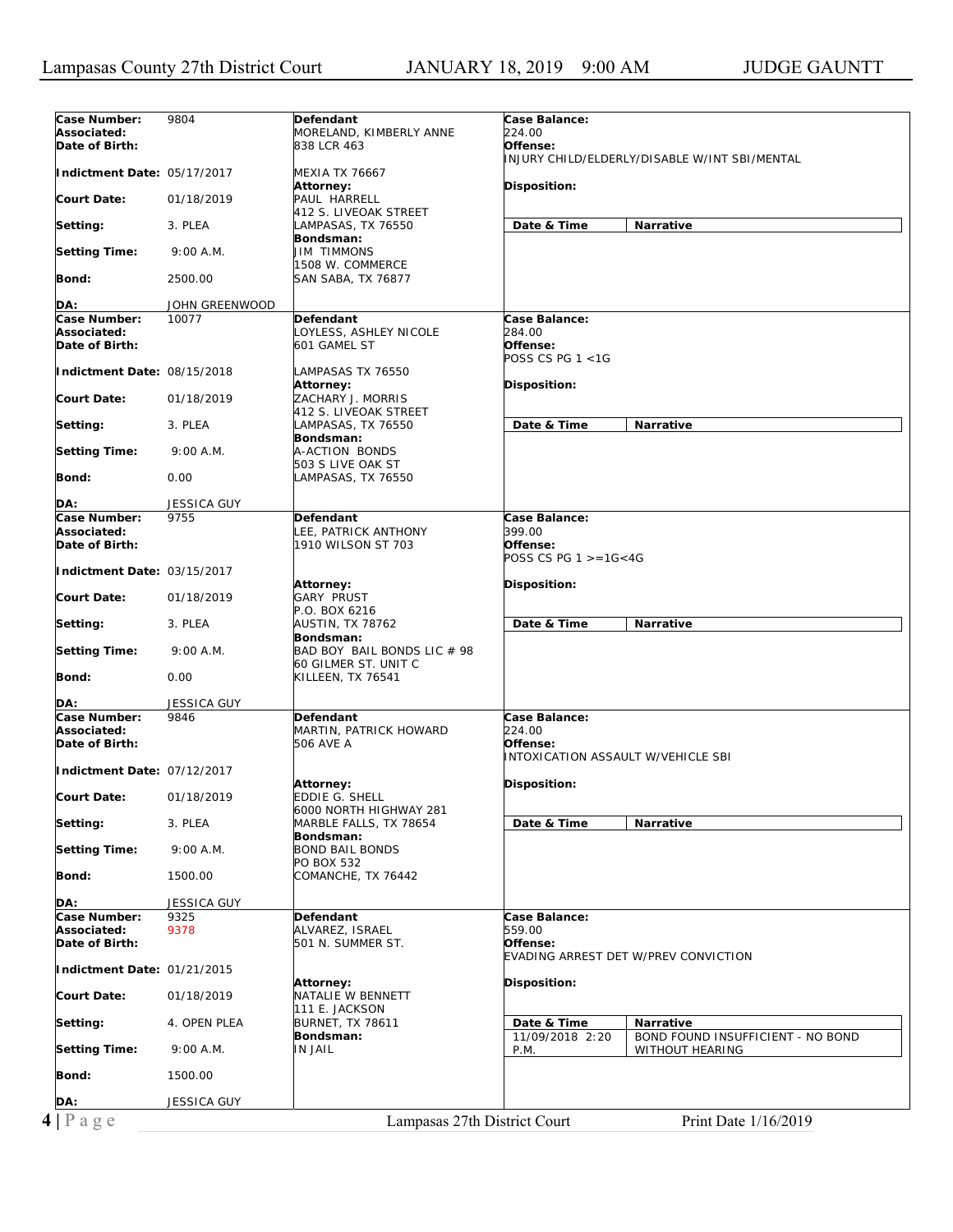| Case Number:<br>Associated:                                                                                                                                                                                                                                                                                       | 9378           |                             |                                                      |
|-------------------------------------------------------------------------------------------------------------------------------------------------------------------------------------------------------------------------------------------------------------------------------------------------------------------|----------------|-----------------------------|------------------------------------------------------|
|                                                                                                                                                                                                                                                                                                                   |                | Defendant                   | <b>Case Balance:</b>                                 |
|                                                                                                                                                                                                                                                                                                                   | 9325           | ALVAREZ, ISRAEL             | 369.00                                               |
|                                                                                                                                                                                                                                                                                                                   |                |                             |                                                      |
| Date of Birth:                                                                                                                                                                                                                                                                                                    |                | 501 N. SUMMER STREET        | Offense:                                             |
|                                                                                                                                                                                                                                                                                                                   |                |                             | EVADING ARREST DET W/PREV CONVICTION                 |
| Indictment Date: 04/15/2015                                                                                                                                                                                                                                                                                       |                | LAMPASAS TX 76550           |                                                      |
|                                                                                                                                                                                                                                                                                                                   |                | Attorney:                   | Disposition:                                         |
| <b>Court Date:</b>                                                                                                                                                                                                                                                                                                | 01/18/2019     | NATALIE W BENNETT           |                                                      |
|                                                                                                                                                                                                                                                                                                                   |                |                             |                                                      |
|                                                                                                                                                                                                                                                                                                                   |                | 111 E. JACKSON              |                                                      |
| Setting:                                                                                                                                                                                                                                                                                                          | 4. OPEN PLEA   | <b>BURNET, TX 78611</b>     | Date & Time<br>Narrative                             |
|                                                                                                                                                                                                                                                                                                                   |                | Bondsman:                   | 11/09/2018 2:18<br>BOND FOUND INSUFFICIENT - NO BOND |
| <b>Setting Time:</b>                                                                                                                                                                                                                                                                                              | 9:00 A.M.      | <b>IN JAIL</b>              | P.M.<br>WITHOUT HEARING                              |
|                                                                                                                                                                                                                                                                                                                   |                |                             |                                                      |
| Bond:                                                                                                                                                                                                                                                                                                             | 1500.00        |                             |                                                      |
|                                                                                                                                                                                                                                                                                                                   |                |                             |                                                      |
|                                                                                                                                                                                                                                                                                                                   |                |                             |                                                      |
| DA:                                                                                                                                                                                                                                                                                                               | JESSICA GUY    |                             |                                                      |
| Case Number:                                                                                                                                                                                                                                                                                                      | 10047          | Defendant                   | Case Balance:                                        |
| Associated:                                                                                                                                                                                                                                                                                                       |                | PICKARD, JACQUELINE JO      | 284.00                                               |
| Date of Birth:                                                                                                                                                                                                                                                                                                    |                | 127 MULLIGAN                | Offense:                                             |
|                                                                                                                                                                                                                                                                                                                   |                |                             | PROH SUBSTANCE/ITEM IN CORRECTIONAL FACILITY         |
| Indictment Date: 06/13/2018                                                                                                                                                                                                                                                                                       |                | <b>ALTO NM 88312</b>        |                                                      |
|                                                                                                                                                                                                                                                                                                                   |                |                             |                                                      |
|                                                                                                                                                                                                                                                                                                                   |                | Attorney:                   | Disposition:                                         |
| <b>Court Date:</b>                                                                                                                                                                                                                                                                                                | 01/18/2019     | <b>EDDIE G. SHELL</b>       |                                                      |
|                                                                                                                                                                                                                                                                                                                   |                | 6000 NORTH HIGHWAY 281      |                                                      |
| Setting:                                                                                                                                                                                                                                                                                                          | 6. JURY        | MARBLE FALLS, TX 78654      | Date & Time<br>Narrative                             |
|                                                                                                                                                                                                                                                                                                                   | ANNOUNCEMENT   | Bondsman:                   |                                                      |
|                                                                                                                                                                                                                                                                                                                   |                |                             |                                                      |
| <b>Setting Time:</b>                                                                                                                                                                                                                                                                                              | 9:00 A.M.      | A-ACTION BONDS              |                                                      |
|                                                                                                                                                                                                                                                                                                                   |                | 503 S LIVE OAK ST           |                                                      |
| Bond:                                                                                                                                                                                                                                                                                                             | 3000.00        | LAMPASAS, TX 76550          |                                                      |
|                                                                                                                                                                                                                                                                                                                   |                |                             |                                                      |
| DA:                                                                                                                                                                                                                                                                                                               | JOHN GREENWOOD |                             |                                                      |
| Case Number:                                                                                                                                                                                                                                                                                                      | 10045          | Defendant                   | Case Balance:                                        |
|                                                                                                                                                                                                                                                                                                                   |                |                             |                                                      |
| Associated:                                                                                                                                                                                                                                                                                                       |                | DIEDERICH, JOSHUA RYAN      | 224.00                                               |
| Date of Birth:                                                                                                                                                                                                                                                                                                    |                | 884 CO RD 3071              | Offense:                                             |
|                                                                                                                                                                                                                                                                                                                   |                |                             | CONTINUOUS VIOLENCE AGAINST THE FAMILY               |
| Indictment Date: 06/13/2018                                                                                                                                                                                                                                                                                       |                | LAMPASAS TX 76550           |                                                      |
|                                                                                                                                                                                                                                                                                                                   |                | Attorney:                   | Disposition:                                         |
| <b>Court Date:</b>                                                                                                                                                                                                                                                                                                | 01/18/2019     | EDDIE G. SHELL              |                                                      |
|                                                                                                                                                                                                                                                                                                                   |                |                             |                                                      |
|                                                                                                                                                                                                                                                                                                                   |                | 6000 NORTH HIGHWAY 281      |                                                      |
| Setting:                                                                                                                                                                                                                                                                                                          | 6. JURY        | MARBLE FALLS, TX 78654      | Date & Time<br>Narrative                             |
|                                                                                                                                                                                                                                                                                                                   | ANNOUNCEMENT   | Bondsman:                   |                                                      |
|                                                                                                                                                                                                                                                                                                                   |                |                             |                                                      |
|                                                                                                                                                                                                                                                                                                                   |                |                             |                                                      |
|                                                                                                                                                                                                                                                                                                                   | 9:00 A.M.      | PR BOND                     |                                                      |
|                                                                                                                                                                                                                                                                                                                   |                |                             |                                                      |
|                                                                                                                                                                                                                                                                                                                   | 0.00           |                             |                                                      |
|                                                                                                                                                                                                                                                                                                                   |                |                             |                                                      |
|                                                                                                                                                                                                                                                                                                                   | JESSICA GUY    |                             |                                                      |
|                                                                                                                                                                                                                                                                                                                   | 9974           | Defendant                   | Case Balance:                                        |
|                                                                                                                                                                                                                                                                                                                   |                | TARDIF, CHRISTOPHER MICHAEL | 224.00                                               |
|                                                                                                                                                                                                                                                                                                                   |                |                             | Offense:                                             |
|                                                                                                                                                                                                                                                                                                                   |                | 2705 LINDSEY DR             |                                                      |
|                                                                                                                                                                                                                                                                                                                   |                |                             | THEFT FROM PERSON ENH IAT                            |
|                                                                                                                                                                                                                                                                                                                   |                | COPPERAS COVE TX 76522      |                                                      |
|                                                                                                                                                                                                                                                                                                                   |                | Attorney:                   | Disposition:                                         |
|                                                                                                                                                                                                                                                                                                                   | 01/18/2019     | <b>GARY PRUST</b>           |                                                      |
|                                                                                                                                                                                                                                                                                                                   |                | P.O. BOX 6216               |                                                      |
|                                                                                                                                                                                                                                                                                                                   |                |                             |                                                      |
|                                                                                                                                                                                                                                                                                                                   | 6. JURY        | AUSTIN, TX 78762            | Date & Time<br>Narrative                             |
|                                                                                                                                                                                                                                                                                                                   | ANNOUNCEMENT   | Bondsman:                   |                                                      |
|                                                                                                                                                                                                                                                                                                                   | 9:00 A.M.      | A FREEDOM BAIL BONDS        |                                                      |
|                                                                                                                                                                                                                                                                                                                   |                | 120 S. 6TH STREET           |                                                      |
|                                                                                                                                                                                                                                                                                                                   | 20000.00       | GATESVILLE, TX 76528        |                                                      |
| Case Number:                                                                                                                                                                                                                                                                                                      |                |                             |                                                      |
|                                                                                                                                                                                                                                                                                                                   |                |                             |                                                      |
|                                                                                                                                                                                                                                                                                                                   | JOHN GREENWOOD |                             |                                                      |
|                                                                                                                                                                                                                                                                                                                   | 8866           | Defendant                   | Case Balance:                                        |
|                                                                                                                                                                                                                                                                                                                   |                | TREVINO, ROBERT LUTHER      | 215.00                                               |
|                                                                                                                                                                                                                                                                                                                   |                |                             | Offense:                                             |
|                                                                                                                                                                                                                                                                                                                   |                |                             | MISAPP TRUST FUND >=\$500 DEFRAUD                    |
|                                                                                                                                                                                                                                                                                                                   |                |                             |                                                      |
|                                                                                                                                                                                                                                                                                                                   |                |                             |                                                      |
|                                                                                                                                                                                                                                                                                                                   |                | Attorney:                   | Disposition:                                         |
|                                                                                                                                                                                                                                                                                                                   | 01/18/2019     | <b>Walter M Reaves</b>      |                                                      |
|                                                                                                                                                                                                                                                                                                                   |                | 504 Austin Ave              |                                                      |
|                                                                                                                                                                                                                                                                                                                   | 6. JURY        | WACO, TX 76701              | Date & Time<br>Narrative                             |
|                                                                                                                                                                                                                                                                                                                   | ANNOUNCEMENT   | Bondsman:                   |                                                      |
|                                                                                                                                                                                                                                                                                                                   | 9:00 A.M.      |                             |                                                      |
| Case Number:                                                                                                                                                                                                                                                                                                      |                |                             |                                                      |
|                                                                                                                                                                                                                                                                                                                   |                |                             |                                                      |
| <b>Setting Time:</b><br>Bond:<br>DA:<br>Associated:<br>Date of Birth:<br>Indictment Date: 02/14/2018<br><b>Court Date:</b><br>Setting:<br><b>Setting Time:</b><br>Bond:<br>DA:<br>Associated:<br>Date of Birth:<br>Indictment Date: 06/13/2012<br><b>Court Date:</b><br>Setting:<br><b>Setting Time:</b><br>Bond: | 0.00           |                             |                                                      |
|                                                                                                                                                                                                                                                                                                                   |                |                             |                                                      |
| DA:                                                                                                                                                                                                                                                                                                               | JOHN GREENWOOD |                             |                                                      |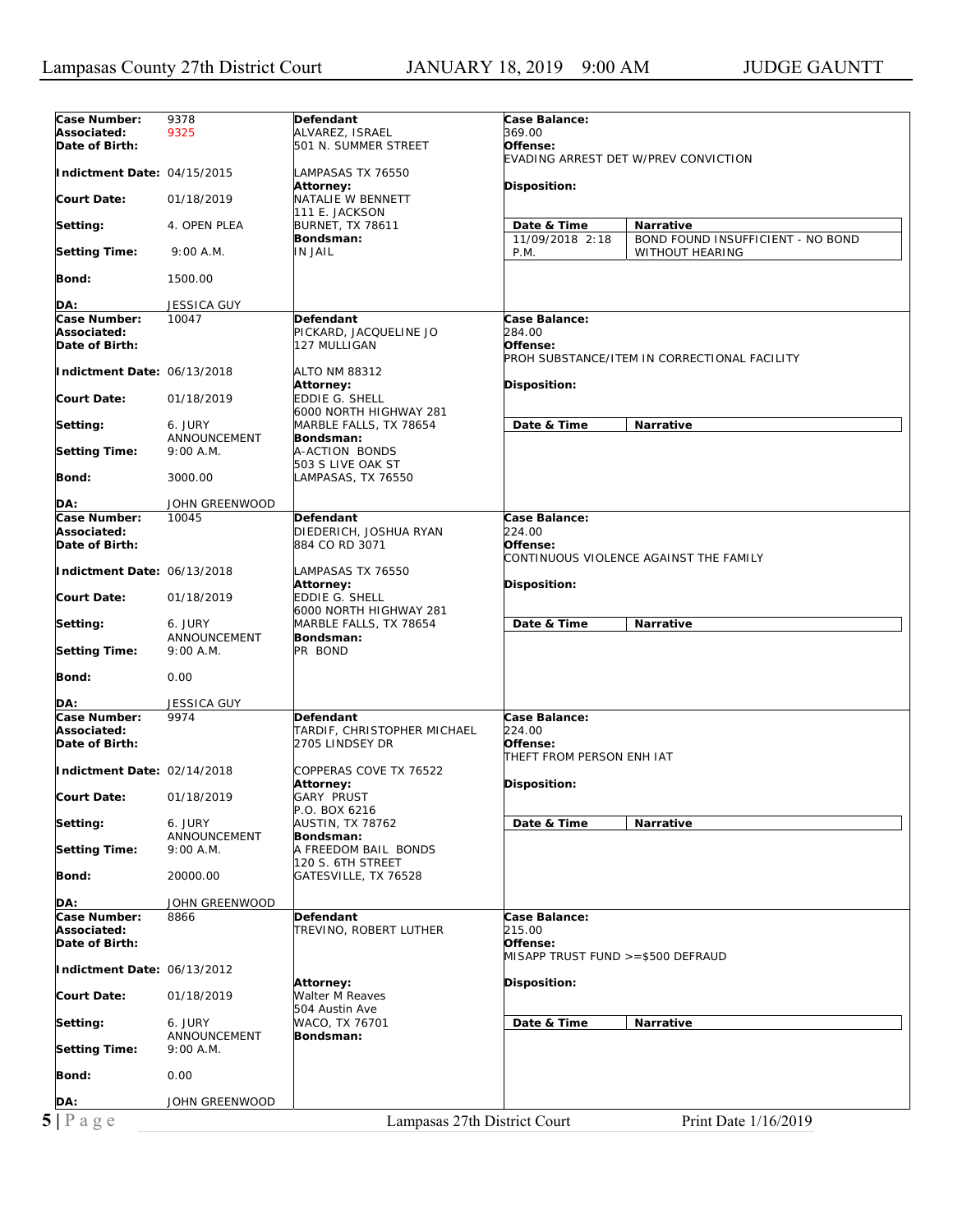| Case Number:<br>Associated:<br>Date of Birth:<br>Indictment Date: 04/11/2018<br><b>Court Date:</b><br>Setting:<br><b>Setting Time:</b><br>Bond:<br>0.00<br>DA:<br>Case Number:<br>Associated: | 10008<br>01/18/2019<br>6. JURY<br>ANNOUNCEMENT<br>9:00 A.M.<br>JOHN GREENWOOD | Defendant<br>MCGEHEE, JUSTIN WAYNE<br>5982 E HWY 190 - MAILING<br>221 CR 4128<br>LAMPASAS TX 76550<br>Attorney:<br>DAVID WALTERS<br>1101 NAVASOTA ST STE 3<br><b>AUSTIN, TX 78702</b><br>Bondsman:<br><b>FREEDOM BAIL BONDS</b><br><b>307 S ROCK</b><br>GEORGETOWN, TX 78626 | Case Balance:<br>224.00<br>Offense:<br>FALSE NAME INFO/FORGERY VEHICLE REGISTRATION<br>Disposition:<br>Date & Time<br>Narrative |
|-----------------------------------------------------------------------------------------------------------------------------------------------------------------------------------------------|-------------------------------------------------------------------------------|------------------------------------------------------------------------------------------------------------------------------------------------------------------------------------------------------------------------------------------------------------------------------|---------------------------------------------------------------------------------------------------------------------------------|
|                                                                                                                                                                                               |                                                                               |                                                                                                                                                                                                                                                                              |                                                                                                                                 |
|                                                                                                                                                                                               |                                                                               |                                                                                                                                                                                                                                                                              |                                                                                                                                 |
|                                                                                                                                                                                               |                                                                               |                                                                                                                                                                                                                                                                              |                                                                                                                                 |
|                                                                                                                                                                                               |                                                                               |                                                                                                                                                                                                                                                                              |                                                                                                                                 |
|                                                                                                                                                                                               |                                                                               |                                                                                                                                                                                                                                                                              |                                                                                                                                 |
|                                                                                                                                                                                               |                                                                               |                                                                                                                                                                                                                                                                              |                                                                                                                                 |
|                                                                                                                                                                                               |                                                                               |                                                                                                                                                                                                                                                                              |                                                                                                                                 |
|                                                                                                                                                                                               |                                                                               |                                                                                                                                                                                                                                                                              |                                                                                                                                 |
|                                                                                                                                                                                               |                                                                               |                                                                                                                                                                                                                                                                              |                                                                                                                                 |
|                                                                                                                                                                                               |                                                                               |                                                                                                                                                                                                                                                                              |                                                                                                                                 |
|                                                                                                                                                                                               |                                                                               |                                                                                                                                                                                                                                                                              |                                                                                                                                 |
|                                                                                                                                                                                               |                                                                               |                                                                                                                                                                                                                                                                              |                                                                                                                                 |
|                                                                                                                                                                                               |                                                                               |                                                                                                                                                                                                                                                                              |                                                                                                                                 |
|                                                                                                                                                                                               |                                                                               |                                                                                                                                                                                                                                                                              |                                                                                                                                 |
|                                                                                                                                                                                               |                                                                               |                                                                                                                                                                                                                                                                              |                                                                                                                                 |
|                                                                                                                                                                                               | 10009                                                                         | Defendant                                                                                                                                                                                                                                                                    | Case Balance:                                                                                                                   |
|                                                                                                                                                                                               |                                                                               | MCGEHEE, JUSTIN WAYNE                                                                                                                                                                                                                                                        | 224.00                                                                                                                          |
| Date of Birth:                                                                                                                                                                                |                                                                               | 5982 E HWY 190 - MAILING                                                                                                                                                                                                                                                     | Offense:                                                                                                                        |
|                                                                                                                                                                                               |                                                                               | 221 CR 4128                                                                                                                                                                                                                                                                  | FALSE OR FORGERY STATMENT VEHICLE REGISTRATION                                                                                  |
| Indictment Date: 04/11/2018                                                                                                                                                                   |                                                                               | LAMPASAS TX 76550                                                                                                                                                                                                                                                            |                                                                                                                                 |
|                                                                                                                                                                                               |                                                                               | Attorney:                                                                                                                                                                                                                                                                    | Disposition:                                                                                                                    |
| <b>Court Date:</b>                                                                                                                                                                            | 01/18/2019                                                                    | DAVID WALTERS                                                                                                                                                                                                                                                                |                                                                                                                                 |
|                                                                                                                                                                                               |                                                                               | 1101 NAVASOTA ST STE 3                                                                                                                                                                                                                                                       |                                                                                                                                 |
| Setting:                                                                                                                                                                                      | 6. JURY                                                                       | <b>AUSTIN, TX 78702</b>                                                                                                                                                                                                                                                      | Date & Time<br>Narrative                                                                                                        |
|                                                                                                                                                                                               | ANNOUNCEMENT                                                                  | Bondsman:                                                                                                                                                                                                                                                                    |                                                                                                                                 |
| <b>Setting Time:</b>                                                                                                                                                                          | 9:00 A.M.                                                                     | <b>FREEDOM BAIL BONDS</b>                                                                                                                                                                                                                                                    |                                                                                                                                 |
|                                                                                                                                                                                               |                                                                               | 307 S ROCK                                                                                                                                                                                                                                                                   |                                                                                                                                 |
| Bond:<br>0.00                                                                                                                                                                                 |                                                                               | GEORGETOWN, TX 78626                                                                                                                                                                                                                                                         |                                                                                                                                 |
|                                                                                                                                                                                               |                                                                               |                                                                                                                                                                                                                                                                              |                                                                                                                                 |
| DA:                                                                                                                                                                                           | JOHN GREENWOOD                                                                |                                                                                                                                                                                                                                                                              |                                                                                                                                 |
| Case Number:                                                                                                                                                                                  | 10063                                                                         | Defendant                                                                                                                                                                                                                                                                    | Case Balance:                                                                                                                   |
| Associated:                                                                                                                                                                                   |                                                                               | <b>BONNET, ASHLEY MARIE</b>                                                                                                                                                                                                                                                  | 224.00                                                                                                                          |
| Date of Birth:                                                                                                                                                                                |                                                                               | 108 S FINDLEY LANE                                                                                                                                                                                                                                                           | Offense:                                                                                                                        |
|                                                                                                                                                                                               |                                                                               |                                                                                                                                                                                                                                                                              | INTERFER W/CHILD CUSTODY                                                                                                        |
| Indictment Date: 07/18/2018                                                                                                                                                                   |                                                                               | BURNET TX 78611                                                                                                                                                                                                                                                              |                                                                                                                                 |
|                                                                                                                                                                                               |                                                                               | <b>Attorney:</b>                                                                                                                                                                                                                                                             | Disposition:                                                                                                                    |
| <b>Court Date:</b>                                                                                                                                                                            | 01/18/2019                                                                    | PAUL HARRELL                                                                                                                                                                                                                                                                 |                                                                                                                                 |
|                                                                                                                                                                                               |                                                                               | 412 S. LIVEOAK STREET                                                                                                                                                                                                                                                        |                                                                                                                                 |
| Setting:                                                                                                                                                                                      | 6. JURY                                                                       | LAMPASAS, TX 76550                                                                                                                                                                                                                                                           | Date & Time<br><b>Narrative</b>                                                                                                 |
|                                                                                                                                                                                               | ANNOUNCEMENT                                                                  | Bondsman:                                                                                                                                                                                                                                                                    |                                                                                                                                 |
| <b>Setting Time:</b>                                                                                                                                                                          | 9:00 A.M.                                                                     | A-ACTION BONDS                                                                                                                                                                                                                                                               |                                                                                                                                 |
|                                                                                                                                                                                               |                                                                               | 503 S LIVE OAK ST                                                                                                                                                                                                                                                            |                                                                                                                                 |
| Bond:                                                                                                                                                                                         | 3000.00                                                                       | LAMPASAS, TX 76550                                                                                                                                                                                                                                                           |                                                                                                                                 |
|                                                                                                                                                                                               |                                                                               |                                                                                                                                                                                                                                                                              |                                                                                                                                 |
| DA:                                                                                                                                                                                           | JESSICA GUY                                                                   |                                                                                                                                                                                                                                                                              |                                                                                                                                 |
| Case Number:                                                                                                                                                                                  | 9993                                                                          | Defendant                                                                                                                                                                                                                                                                    | Case Balance:                                                                                                                   |
| Associated:                                                                                                                                                                                   |                                                                               | OCKLEAR, ANDREW HAYDON                                                                                                                                                                                                                                                       | 284.00                                                                                                                          |
| Date of Birth:                                                                                                                                                                                |                                                                               | 3515 GOLDEN RD                                                                                                                                                                                                                                                               | Offense:                                                                                                                        |
|                                                                                                                                                                                               |                                                                               |                                                                                                                                                                                                                                                                              | POSS CS PG1 <1G DFZ IAT                                                                                                         |
| Indictment Date: 03/14/2018                                                                                                                                                                   |                                                                               | BROWNWOOD TX 76801                                                                                                                                                                                                                                                           |                                                                                                                                 |
|                                                                                                                                                                                               |                                                                               | <b>Attorney:</b>                                                                                                                                                                                                                                                             | Disposition:                                                                                                                    |
| <b>Court Date:</b>                                                                                                                                                                            | 01/18/2019                                                                    | <b>GARY PRUST</b>                                                                                                                                                                                                                                                            |                                                                                                                                 |
|                                                                                                                                                                                               |                                                                               | P.O. BOX 6216                                                                                                                                                                                                                                                                |                                                                                                                                 |
| Setting:                                                                                                                                                                                      | ADJUDICATION                                                                  | AUSTIN, TX 78762                                                                                                                                                                                                                                                             | Date & Time<br>Narrative                                                                                                        |
|                                                                                                                                                                                               | ANNOUNCEMENT                                                                  | Bondsman:                                                                                                                                                                                                                                                                    |                                                                                                                                 |
| <b>Setting Time:</b>                                                                                                                                                                          | 9:00 A.M.                                                                     | A-ACTION BONDS                                                                                                                                                                                                                                                               |                                                                                                                                 |
|                                                                                                                                                                                               |                                                                               | 503 S LIVE OAK ST                                                                                                                                                                                                                                                            |                                                                                                                                 |
| Bond:                                                                                                                                                                                         | 2500.00                                                                       | LAMPASAS, TX 76550                                                                                                                                                                                                                                                           |                                                                                                                                 |
|                                                                                                                                                                                               |                                                                               |                                                                                                                                                                                                                                                                              |                                                                                                                                 |
| DA:                                                                                                                                                                                           | JOHN GREENWOOD                                                                |                                                                                                                                                                                                                                                                              |                                                                                                                                 |
|                                                                                                                                                                                               | 9354                                                                          | <b>Defendant</b>                                                                                                                                                                                                                                                             | Case Balance:                                                                                                                   |
| Case Number:                                                                                                                                                                                  |                                                                               | TUMA, CRISTJYN JOSEPH                                                                                                                                                                                                                                                        | 574.00                                                                                                                          |
| Associated:                                                                                                                                                                                   |                                                                               |                                                                                                                                                                                                                                                                              | Offense:                                                                                                                        |
| Date of Birth:                                                                                                                                                                                |                                                                               | 501SOUTH WALNUT STREET APT 5                                                                                                                                                                                                                                                 | SEXUAL ASSLT CHILD                                                                                                              |
|                                                                                                                                                                                               |                                                                               |                                                                                                                                                                                                                                                                              |                                                                                                                                 |
| Indictment Date: 03/18/2015                                                                                                                                                                   |                                                                               | LAMPASAS TX 76550                                                                                                                                                                                                                                                            |                                                                                                                                 |
|                                                                                                                                                                                               |                                                                               | Attorney:                                                                                                                                                                                                                                                                    |                                                                                                                                 |
|                                                                                                                                                                                               |                                                                               |                                                                                                                                                                                                                                                                              | <b>Disposition:</b>                                                                                                             |
|                                                                                                                                                                                               | 01/18/2019                                                                    | PAUL HARRELL                                                                                                                                                                                                                                                                 |                                                                                                                                 |
| <b>Court Date:</b>                                                                                                                                                                            |                                                                               | 412 S. LIVEOAK STREET                                                                                                                                                                                                                                                        |                                                                                                                                 |
|                                                                                                                                                                                               | ADJUDICATION                                                                  | LAMPASAS, TX 76550                                                                                                                                                                                                                                                           | Date & Time<br>Narrative                                                                                                        |
|                                                                                                                                                                                               | ANNOUNCEMENT                                                                  | Bondsman:                                                                                                                                                                                                                                                                    |                                                                                                                                 |
| Setting:<br><b>Setting Time:</b>                                                                                                                                                              | 9:00 A.M.                                                                     | <b>IN JAIL</b>                                                                                                                                                                                                                                                               |                                                                                                                                 |
|                                                                                                                                                                                               |                                                                               |                                                                                                                                                                                                                                                                              |                                                                                                                                 |
| Bond:                                                                                                                                                                                         | 5000.00                                                                       |                                                                                                                                                                                                                                                                              |                                                                                                                                 |
| DA:                                                                                                                                                                                           | JOHN GREENWOOD                                                                |                                                                                                                                                                                                                                                                              |                                                                                                                                 |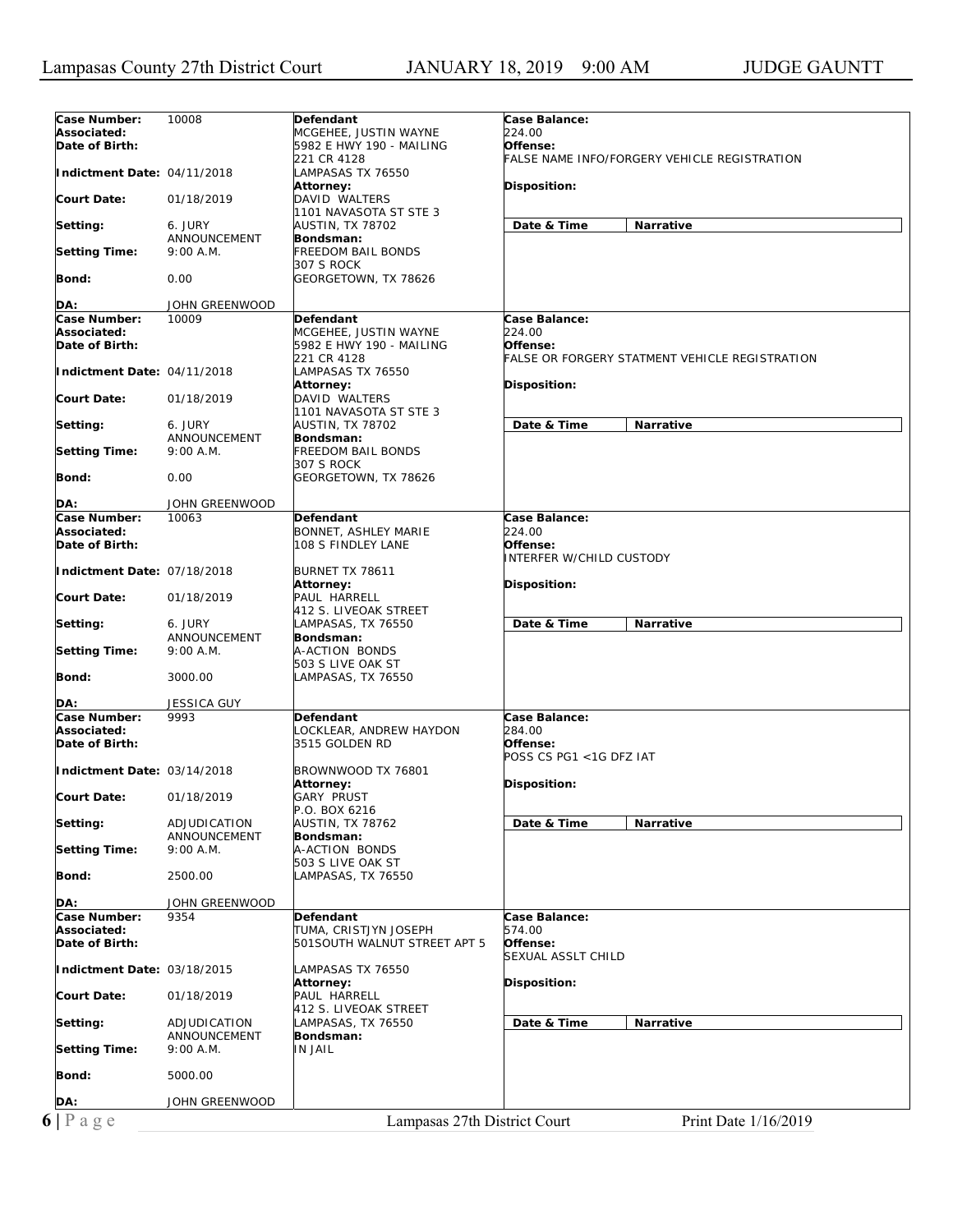| Case Number:                | 8711               | Defendant                             | Case Balance:             |                                         |
|-----------------------------|--------------------|---------------------------------------|---------------------------|-----------------------------------------|
| Associated:                 |                    | SMITH, MICHAEL DOUGLAS                | 130.00                    |                                         |
| Date of Birth:              |                    | 1029 TWIN MOUNTAIN ROAD               | Offense:                  |                                         |
|                             |                    |                                       | $THEFT > = $1,500 < $20K$ |                                         |
| Indictment Date: 06/22/2011 |                    | COPPERAS COVE TX 76522                |                           |                                         |
|                             |                    | Attorney:                             | Disposition:              |                                         |
| Court Date:                 | 01/18/2019         | <b>NO ATTORNEY</b>                    |                           |                                         |
|                             |                    |                                       |                           |                                         |
| Setting:                    | ADJUDICATION       |                                       | Date & Time               | <b>Narrative</b>                        |
|                             | ANNOUNCEMENT       | Bondsman:                             | 01/09/2019 2:40           | EMAILED BONDSMAN COURT DATE OF          |
| <b>Setting Time:</b>        | 9:00 A.M.          | A FREEDOM BAIL BONDS                  | P.M.                      | 1/18/19                                 |
|                             |                    | 120 S. 6TH STREET                     |                           |                                         |
| Bond:                       | 10000.00           | GATESVILLE, TX 76528                  |                           |                                         |
|                             |                    |                                       |                           |                                         |
| DA:                         | JOHN GREENWOOD     |                                       |                           |                                         |
| Case Number:                | 8634               | Defendant                             | Case Balance:             |                                         |
| Associated:                 |                    | MILLER, JORDAN KYLE                   | 355.00                    |                                         |
| Date of Birth:              |                    | APT D 1261 HWY 281                    | Offense:                  |                                         |
|                             |                    |                                       |                           | POSS TRANSPORT CHEMICAL W/INTENT MAN CS |
| Indictment Date: 11/17/2010 |                    | LAMPASAS TX 76550                     |                           |                                         |
|                             |                    | Attorney:                             | Disposition:              |                                         |
| <b>Court Date:</b>          | 01/18/2019         | <b>BILL PRICE</b>                     |                           |                                         |
|                             |                    | <b>408 SOUTH LIVE OAK</b>             |                           |                                         |
| Setting:                    | ADJUDICATION       | LAMPASAS, TX 76550                    | Date & Time               | Narrative                               |
|                             | ANNOUNCEMENT       | Bondsman:                             | 01/09/2019 2:29           | JUST RECEIVED BOND- PHONE NUMBER ON     |
| <b>Setting Time:</b>        | 9:00 A.M.          | HAMRICK'S BAIL BONDS                  | P.M.                      | BOND DOES NOT WORK MAILED DOCKET ON     |
|                             |                    | 611 E WALLACE                         |                           | THIS DATE TO BONDSMAN IN SAN SABA       |
| Bond:                       | 3000.00            | SAN SABA, TX 76877                    |                           |                                         |
|                             |                    |                                       |                           |                                         |
| DA:                         | JOHN GREENWOOD     |                                       |                           |                                         |
| Case Number:                | 9396               | Defendant                             | Case Balance:             |                                         |
| Associated:                 |                    | DUNSMORE, DANIEL NOLAN                | 389.00                    |                                         |
| Date of Birth:              |                    | 123 REMUDA CIRCLE                     | Offense:                  |                                         |
|                             |                    |                                       | POSS CS PG 1 <1G          |                                         |
| Indictment Date: 05/13/2015 |                    |                                       |                           |                                         |
|                             |                    | Attorney:                             | Disposition:              |                                         |
| Court Date:                 | 01/18/2019         | PAUL HARRELL<br>412 S. LIVEOAK STREET |                           |                                         |
|                             | ADJUDICATION       |                                       | Date & Time               | <b>Narrative</b>                        |
| Setting:                    | ANNOUNCEMENT       | LAMPASAS, TX 76550<br>Bondsman:       |                           |                                         |
| <b>Setting Time:</b>        | 9:00 A.M.          | <b>IN JAIL</b>                        |                           |                                         |
|                             |                    |                                       |                           |                                         |
| Bond:                       | 4000.00            |                                       |                           |                                         |
|                             |                    |                                       |                           |                                         |
| DA:                         | <b>JESSICA GUY</b> |                                       |                           |                                         |
| Case Number:                | 9977               | Defendant                             | Case Balance:             |                                         |
| Associated:                 | 9867               | CAPALLERA, JOHNATAN GABRIEL           | <i>284.00</i>             |                                         |
| Date of Birth:              |                    | 1701 E. THIRD STREET                  | Offense:                  |                                         |
| Indictment Date: 02/14/2018 |                    |                                       | POSS CS PG 1 <1G          |                                         |
|                             |                    | LAMPASAS TX 76550                     |                           |                                         |
| <b>Court Date:</b>          | 01/18/2019         | Attorney:                             | Disposition:              |                                         |
|                             |                    | NO ATTORNEY                           |                           |                                         |
| Setting:                    | ADJUDICATION       |                                       |                           |                                         |
|                             | ANNOUNCEMENT       |                                       | Date & Time               | Narrative                               |
| <b>Setting Time:</b>        | 9:00 A.M.          | Bondsman:                             | 01/10/2019 10:29          | <b>BOND SURRENDER CAPIAS ISSUED</b>     |
|                             |                    | <b>JIM TIMMONS</b>                    | A.M.                      |                                         |
| Bond:                       | 2500.00            | 1508 W. COMMERCE                      | 01/09/2019 1:11           | CREDIT BAIL BONDS FILED BOND            |
|                             |                    | SAN SABA, TX 76877                    | P.M.                      | SURRENDER--DEF IN CUSTODY IN CORYELL    |
| DA:                         | <b>JESSICA GUY</b> |                                       |                           | COUNTY ON THEIR CHARGES. FAXED TO       |
|                             |                    |                                       |                           | JUDGE FOR APPROVAL                      |
| Case Number:                | 9443               | Defendant                             | Case Balance:             |                                         |
| Associated:                 |                    | REED, AMBER TYANE                     | <i>534.00</i>             |                                         |
| Date of Birth:              |                    | 707 W. AVE. E                         | Offense:                  |                                         |
| Indictment Date: 09/09/2015 |                    |                                       | POSS CS PG 1 <1G          |                                         |
|                             |                    | LAMPASAS TX 76550                     |                           |                                         |
| <b>Court Date:</b>          | 01/18/2019         | Attorney:                             | Disposition:              |                                         |
|                             |                    | NATALIE W BENNETT                     |                           |                                         |
| Setting:                    | ADJUDICATION       | 111 E. JACKSON                        |                           |                                         |
|                             | <b>HEARING</b>     | <b>BURNET, TX 78611</b>               | Date & Time               | Narrative                               |
| <b>Setting Time:</b>        | 9:00 A.M.          | Bondsman:                             |                           |                                         |
|                             |                    | ACE BAIL BONDS                        |                           |                                         |
| Bond:                       | 30000.00           | 7850 CR 252                           |                           |                                         |
|                             |                    | <b>BERTRAM, TX 78605</b>              |                           |                                         |
| DA:                         | JOHN GREENWOOD     |                                       |                           |                                         |

**7** | P a g e Lampasas 27th District Court Print Date 1/16/2019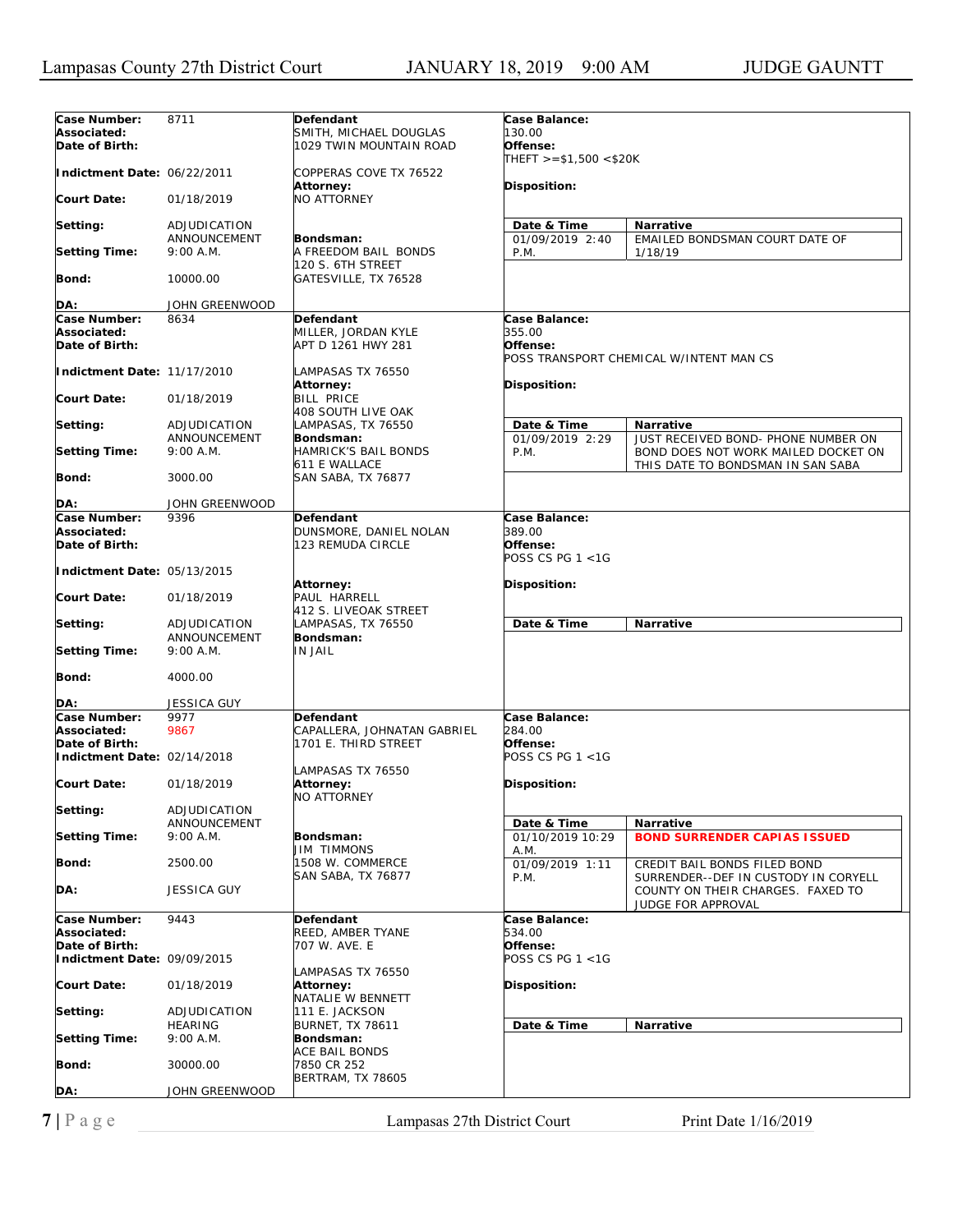| Case Number:<br>Associated:<br>Date of Birth: | 10023                                | Defendant<br>MANDUJANO, CARLOS<br>HOMELESS                         | Case Balance:<br>224.00<br>Offense:                                             |
|-----------------------------------------------|--------------------------------------|--------------------------------------------------------------------|---------------------------------------------------------------------------------|
| Indictment Date: 04/26/2018                   |                                      |                                                                    | IMPERSONATE PUBLIC SERVANT                                                      |
| <b>Court Date:</b>                            | 01/18/2019                           | Attorney:<br>EDDIE G. SHELL                                        | Disposition:                                                                    |
| Setting:                                      |                                      | COMPETENCE REVIEW 6000 NORTH HIGHWAY 281<br>MARBLE FALLS, TX 78654 | Date & Time<br>Narrative                                                        |
| <b>Setting Time:</b>                          | 9:00 A.M.                            | Bondsman:<br>IN JAIL                                               |                                                                                 |
| <b>Bond:</b>                                  | 0.00                                 |                                                                    |                                                                                 |
| DA:                                           | JOHN GREENWOOD                       |                                                                    |                                                                                 |
| Case Number:                                  | 10074                                | Defendant                                                          | Case Balance:                                                                   |
| Associated:<br>Date of Birth:                 |                                      | <b>BRUNS, BILLY RALPH</b><br>1308 CENTRAL TEXAS EXPY               | 224.00<br>Offense:<br>ASSAULT PUBLIC SERVANT                                    |
| Indictment Date: 08/15/2018                   |                                      | LAMPASAS TX 76550<br>Attorney:                                     | Disposition:                                                                    |
| <b>Court Date:</b>                            | 01/18/2019                           | ZACHARY J. MORRIS<br>412 S. LIVEOAK STREET                         |                                                                                 |
| Setting:                                      | COMPETENCE REVIEW LAMPASAS, TX 76550 | Bondsman:                                                          | Date & Time<br>Narrative                                                        |
| <b>Setting Time:</b>                          | 9:00 A.M.                            | <b>IN JAIL</b>                                                     |                                                                                 |
| <b>Bond:</b>                                  | 5000.00                              |                                                                    |                                                                                 |
| DA:                                           | JOHN GREENWOOD                       |                                                                    |                                                                                 |
| Case Number:                                  | 10017                                | Defendant                                                          | Case Balance:                                                                   |
| Associated:<br>Date of Birth:                 |                                      | <b>BRUNS, BILLY RALPH</b><br>1308 CENTRAL TEXAS EXPY               | 334.00<br>Offense:<br>POSS CS PG $1 < 1G$                                       |
| Indictment Date: 04/11/2018                   |                                      | LAMPASAS TX 76550<br><b>Attorney:</b>                              | Disposition:                                                                    |
| <b>Court Date:</b>                            | 01/18/2019                           | ZACHARY J. MORRIS<br>412 S. LIVEOAK STREET                         |                                                                                 |
| Setting:                                      | COMPETENCE REVIEW LAMPASAS, TX 76550 | Bondsman:                                                          | Date & Time<br><b>Narrative</b>                                                 |
| <b>Setting Time:</b>                          | 9:00 A.M.                            | JIM TIMMONS<br>1508 W. COMMERCE                                    |                                                                                 |
| <b>Bond:</b>                                  | 2500.00                              | SAN SABA, TX 76877                                                 |                                                                                 |
| DA:                                           | JOHN GREENWOOD                       |                                                                    |                                                                                 |
| Case Number:                                  | 9194                                 | Defendant                                                          | Case Balance:                                                                   |
| Associated:<br>Date of Birth:                 |                                      | STANFORD, EDWARD WILLIAM<br>185PR3063                              | 223.00<br>Offense:<br>FORGERY FINANCIAL INSTRUMENT                              |
| Indictment Date: 06/18/2014                   |                                      | LAMPASAS TX 76550                                                  |                                                                                 |
| <b>Court Date:</b>                            | 01/18/2019                           | Attorney:<br>NATALIE W BENNETT<br>111 E. JACKSON                   | Disposition:                                                                    |
| Setting:                                      | Revocation<br>Announcement           | <b>BURNET, TX 78611</b><br>Bondsman:                               | Date & Time<br>Narrative                                                        |
| <b>Setting Time:</b>                          | $9:00$ A.M.                          | IN JAIL                                                            |                                                                                 |
| Bond:                                         | 20000.00                             |                                                                    |                                                                                 |
| DA:                                           | JESSICA GUY                          |                                                                    |                                                                                 |
| Case Number:                                  | 9614                                 | Defendant                                                          | Case Balance:                                                                   |
| Associated:<br>Date of Birth:                 |                                      | STEM, STEVEN WAYNE<br>4202 CHESTERGAE                              | 374.00<br>Offense:<br>POSS CS PG 1 <1G                                          |
| Indictment Date: 08/17/2016                   |                                      | SPRING TX 77373<br>Attorney:                                       | Disposition:                                                                    |
| <b>Court Date:</b>                            | 01/18/2019                           | TO HIRE                                                            |                                                                                 |
| Setting:                                      | Revocation<br>Announcement           | Bondsman:                                                          | Date & Time<br>Narrative<br>12/14/2018 2:49<br>DEF TO HIRE ATTY RESET TO 1/4/19 |
| <b>Setting Time:</b>                          | 9:00 A.M.                            | A-ACTION BONDS                                                     | P.M.                                                                            |
| Bond:                                         | 25000.00                             | 503 S LIVE OAK ST<br>LAMPASAS, TX 76550                            |                                                                                 |
| DA:                                           | JOHN GREENWOOD                       |                                                                    |                                                                                 |

**8** | P a g e Lampasas 27th District Court Print Date 1/16/2019